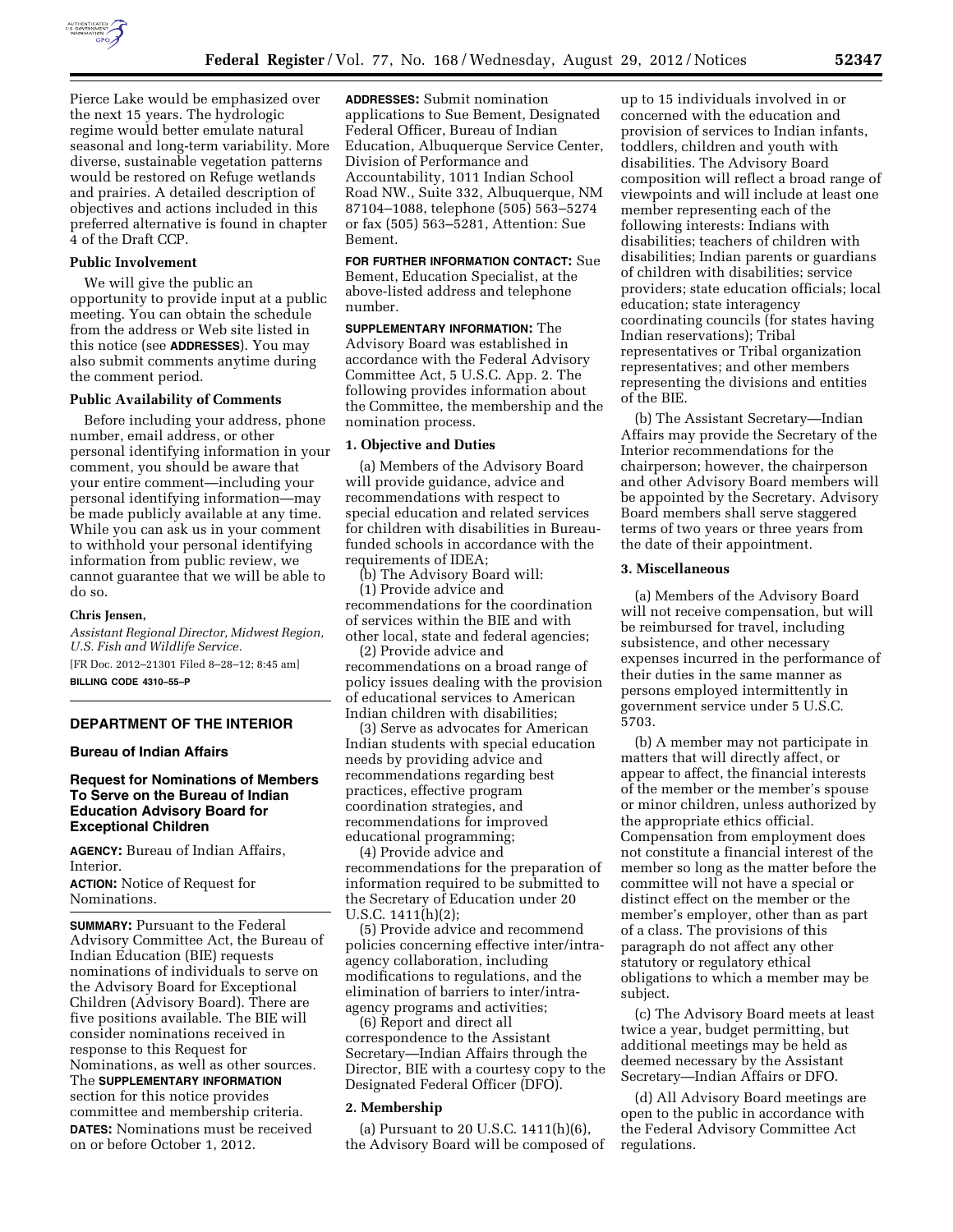#### **4. Nomination Information**

(a) Nominations are requested from individuals, organizations, and federally recognized tribes, as well as from state directors of Special Education (within the 23 states in which Bureau-funded schools are located) concerned with the education of Indian children with disabilities as described above.

(b) Nominees should have expertise and knowledge of the issues and needs of American Indian children with disabilities. This knowledge and expertise are needed to provide advice and recommendations to the BIE regarding the needs of American Indian children with disabilities.

(c) A summary of the candidate's qualifications (résumé or curriculum vitae) must be provided. Nominees must have the ability to attend Advisory Board meetings, carry out Advisory Board assignments, participate in conference calls, and work in groups.

## **Basis for Nominations**

If you wish to nominate someone for appointment to the Advisory Board, please do not make the nomination until the person has been contacted and has agreed to have his or her name submitted to BIE for this purpose.

#### *Nomination Application*

(Please fill out this form completely and include a copy of the nominee's résumé or curriculum vitae.)

**Note:** Additional pages may be added for further explanation of any item. Reference the corresponding item number for which the additional explanation is made.

#### **Bureau of Indian Education**

## *Advisory Board for Exceptional Children*

#### Nomination Information

A. Nominations are requested from individuals, organizations, and federally recognized tribes, as well as from State Directors of Special Education (within the 23 states in which Bureau funded schools are located) concerned with the education of American Indian children with disabilities as described above.

B. Nominees should have expertise and knowledge of the issues and needs of American Indian children with disabilities. This knowledge and expertise are needed to provide advice and recommendations to the BIE

regarding the needs of American Indian children with disabilities.

C. A summary of the candidate's qualifications (*re´sume´ or curriculum vitae) must be included with the nomination.* Nominees must have the ability to (1) attend Advisory Board meetings, (2) carry out committee assignments, (3) participate in conference calls, and (4) work in groups.

#### Objective and Duties

A. The Advisory Board provides guidance, advice, and recommendations with respect to special education and related services for children with disabilities in BIE-funded schools in accordance with the requirements of the Individuals with Disabilities Education Act (IDEA), 20 U.S.C. 1400 et seq.

B. The Advisory Board provides advice and recommendations for the coordination of services within the BIE and with other local, State, and Federal agencies.

C. The Advisory Board provides advice and recommendations on a broad range of policy issues dealing with provision of educational services to American Indian children with disabilities.

D. The Advisory Board serves as an advocate for American Indian students with special education needs by providing advice and recommendations regarding best practices, effective program coordination strategies, and recommendations for improved educational programming.

E. The Advisory Board provides advice and recommendations for preparation of information required to be submitted to the Secretary of Education.

F. The Advisory Board provides advice and recommends policies concerning effective inter/intra-agency collaboration, including modifications to regulations, and elimination of barriers to inter/intra-agency programs and activities.

G. The Advisory Board reports and directs all correspondence to the Assistant Secretary—Indian Affairs through the Director of the Bureau of Indian Education with a courtesy copy to the DFO.

#### Membership

A. The Advisory Board will be composed of up to 15 members. The Assistant Secretary—Indian Affairs may provide the Secretary of the Interior

recommendations for the Chairperson. However, all Advisory Board members will be appointed by the Secretary of the Interior as required. Advisory Board members will serve staggered terms of two years or three years from the date of their appointment. The Secretary may remove members from the Advisory Board at any time at his or her discretion.

B. As required by IDEA, the Advisory Board will be composed of individuals involved in or concerned with the education and provision of services to Indian children with disabilities. The Advisory Board composition will reflect a broad range of viewpoints and will include at least one member representing each of the following interests: Indian persons with disabilities; teachers of children with disabilities; Indian parents or guardians of children with disabilities; service providers; State Education Officials; Local Education Officials; State Interagency Coordinating Councils (for states having Indian reservations); tribal representatives or tribal organization representatives; and BIA employees concerned with the education of children with disabilities.

C. Members of the Advisory Board will not receive compensation, but will be reimbursed for travel, subsistence and other necessary expenses incurred in the performance of their duties consistent with the provisions of 5 U.S.C. 5703.

D. A member may not participate in matters that will directly affect, or appear to affect, the financial interests of the member or the member's spouse or minor children, unless authorized by the appropriate ethics official. Compensation from employment does not constitute a financial interest of the member so long as the matter before the committee will not have a special or distinct effect on the member or the member's employer, other than as part of a class. The provisions of this paragraph do not affect any other statutory or regulatory ethical obligations to which a member may be subject.

E. The Advisory Board meets at least twice a year, budget permitting, but additional meetings may be held as deemed necessary by the Assistant Secretary—Indian Affairs or DFO. **BILLING CODE 4310–6W–P**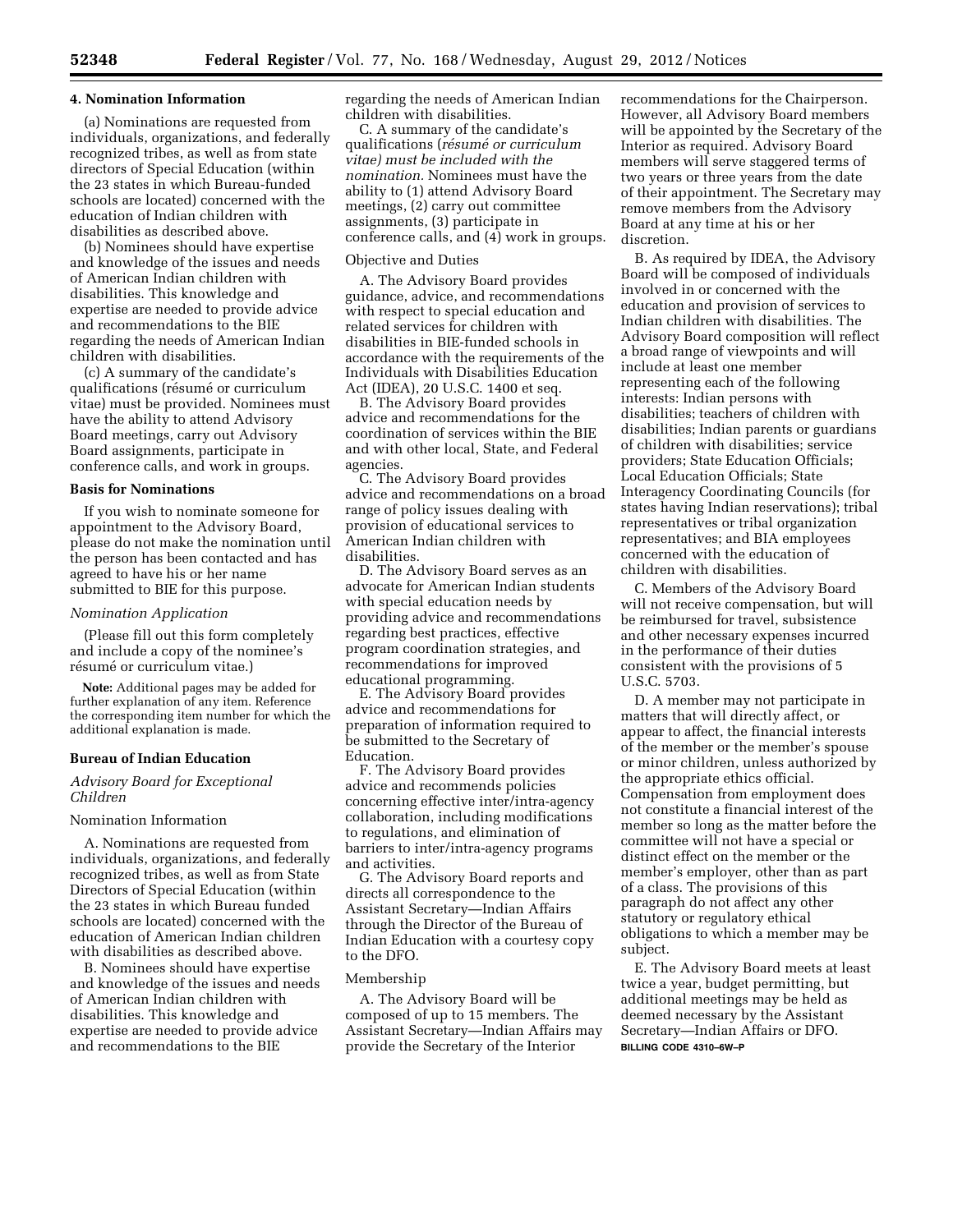# PLEASE FILL OUT FORM COMPLETLEY

Note: Additional pages may be added for further explanation of any item. Reference the corresponding item

number for which the additional explanation is made.

| 1. Full Name:                    |                                    |            |               |  |
|----------------------------------|------------------------------------|------------|---------------|--|
| 2. Mailing Address:              | 3. City:                           | 4. State:  | 5. Zip Code:  |  |
| 6. Primary Contact Phone Number: | 7. Secondary Contact Phone Number: |            |               |  |
| 8. Place of Employment:          |                                    |            |               |  |
| 9. Work Address:                 | 10. City:                          | 11. State: | 12. Zip Code: |  |
| 13. Employment Title:            |                                    |            |               |  |
| 14. Work Telefax Number:         | 15. E-mail address:                |            |               |  |

Note to Review Committee: Prior to submitting this nomination application, the above named individual must be contacted regarding his/her appointment to the Advisory Board. Do not make nomination until this person has been contacted and has agreed to have his/her name submitted to the Bureau of Indian Education.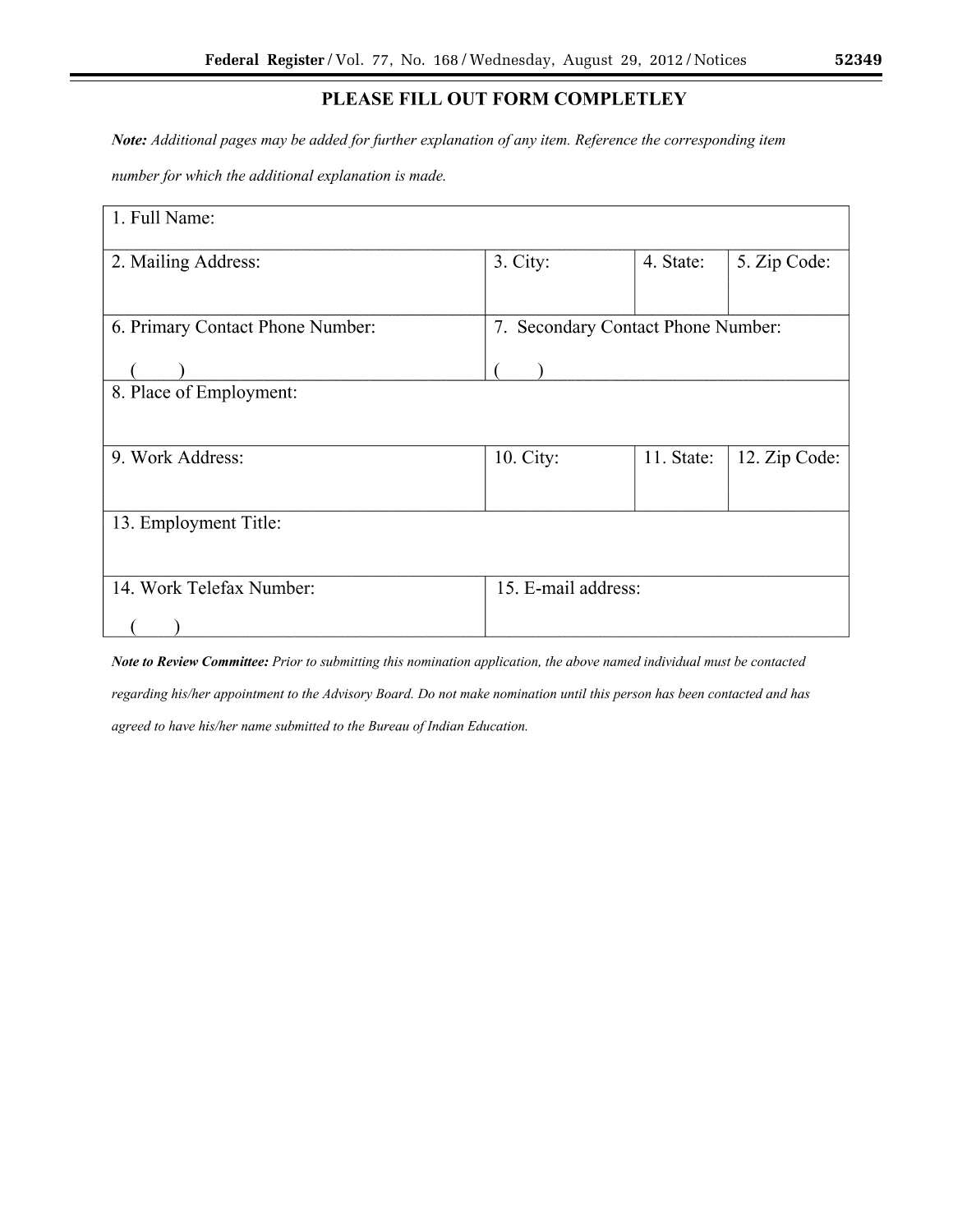# 16. If appointed, this person will represent one of the following categories (check all

# applicable):

- Indian persons with disabilities
- $\frac{1}{\sqrt{1-\frac{1}{2}}\sqrt{1-\frac{1}{2}}\sqrt{1-\frac{1}{2}}\sqrt{1-\frac{1}{2}}\sqrt{1-\frac{1}{2}}\sqrt{1-\frac{1}{2}}\sqrt{1-\frac{1}{2}}\sqrt{1-\frac{1}{2}}\sqrt{1-\frac{1}{2}}\sqrt{1-\frac{1}{2}}\sqrt{1-\frac{1}{2}}\sqrt{1-\frac{1}{2}}\sqrt{1-\frac{1}{2}}\sqrt{1-\frac{1}{2}}\sqrt{1-\frac{1}{2}}\sqrt{1-\frac{1}{2}}\sqrt{1-\frac{1}{2}}\sqrt{1-\frac{1}{2}}\sqrt{1-\frac{1}{2}}\sqrt{1-\frac$ Teachers of children with disabilities
- Indian parents or guardians of children with disabilities
- Service providers
- \_\_\_\_\_\_\_\_ State Education Officials
- \_\_\_\_\_\_\_\_ Local Education Officials
- State Interagency Coordinating Councils (for states having Indian reservations)
- $\overline{\phantom{a}}$ Tribal representatives or tribal organization representatives
- Bureau employees concerned with the education of children with disabilities

# 17. What role would you recommend this nominee serve?

- **Example 21 Advisory Board Chairperson**
- **Example 21** Advisory Board Member

# 18. Nominee's experience with Bureau-funded schools (check all applicable):

- BIE Day School
- BIE Boarding School
- Off-Reservation Boarding School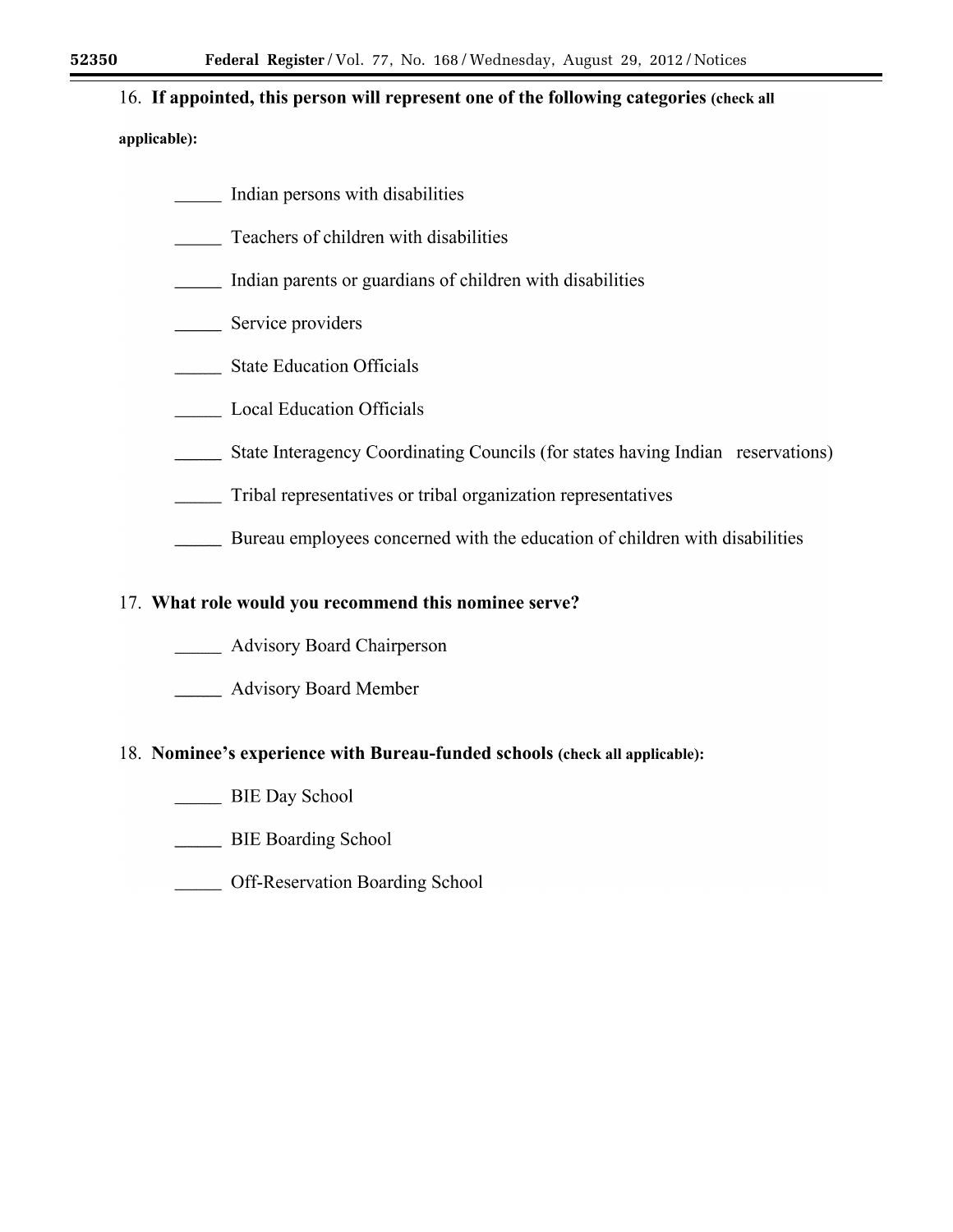**Tribal Contract School** 

**Tribal Grant School** 

Cooperative School

19. Provide information highlighting experiences related to the education of Indian infants, toddler, children and youth with disabilities. Include time frames of experience or employment, position titles, location of employment or organization involvement and a brief description of duties. (Attach additional pages if necessary.)

20. Provide a list of membership or affiliation with professional education organizations, particularly special education organizations. Identify organization offices held if applicable. (Attach additional pages if necessary.)

21. Identify special interests, activities, awards (professional, educational and community) related to the education of disabled Indian children (infants, toddler, children and/or youth). (Attach additional pages if necessary.)

# 22. Nominee recommended by:

|                                                                      | Name of Indian tribe, organization, individual (include position title) making nomination: |                                 |  |
|----------------------------------------------------------------------|--------------------------------------------------------------------------------------------|---------------------------------|--|
| Address of Indian tribe, organization, individual making nomination: |                                                                                            |                                 |  |
| City:                                                                | State:                                                                                     | Zip Code:                       |  |
| Signature of Authorizing Official:                                   |                                                                                            |                                 |  |
| Date of Signature:                                                   | Phone (Area code $+$ Number):                                                              | Telefax (Area code $+$ Number): |  |